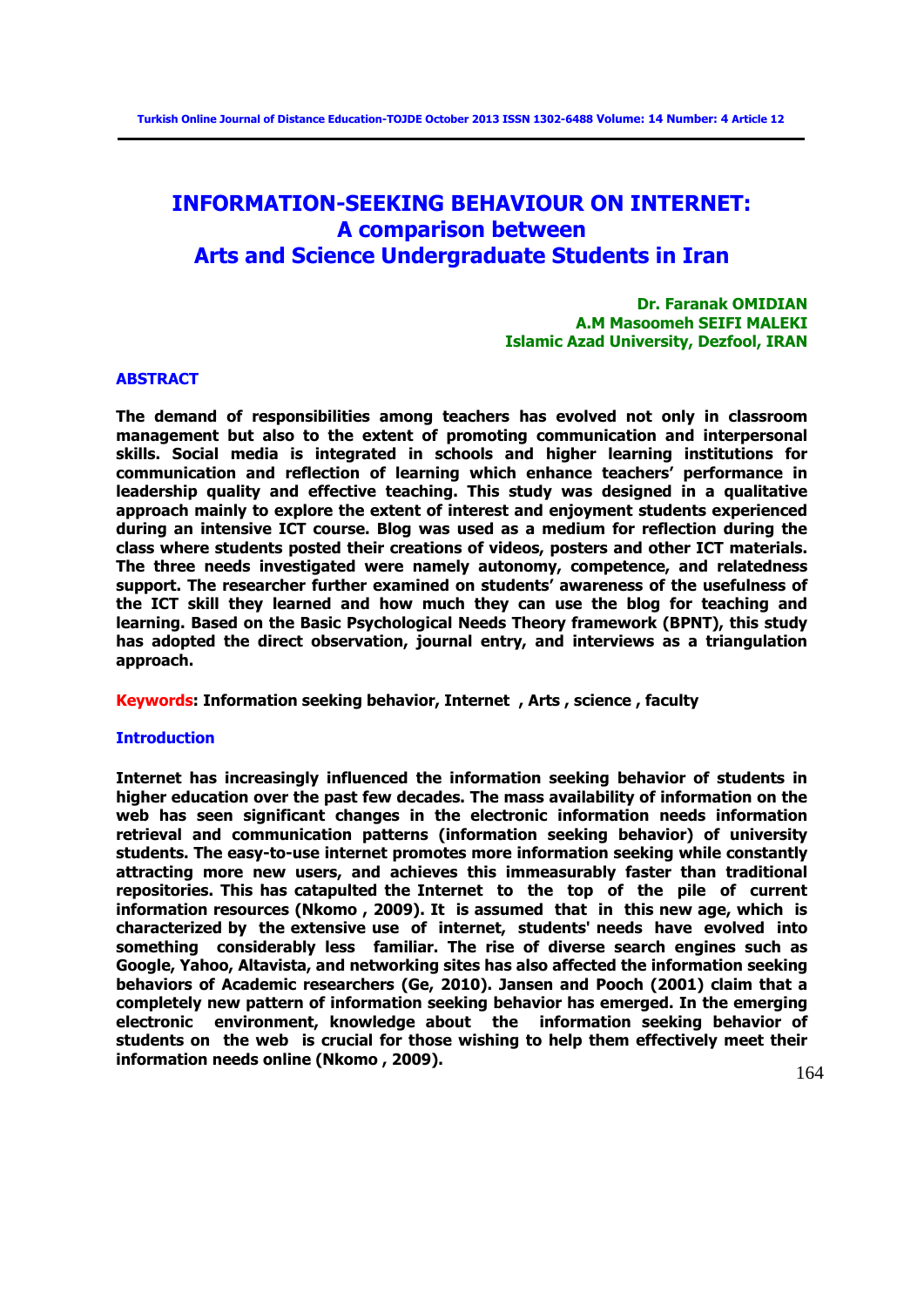**According to Cutrell and Guan (2007), "Understanding how users search for information on the Web has enormous practical implications for academic endeavors. Many studies on internet based students' information seeking behavior or skills/literacy have been conducted over the last decade involving both undergraduates and postgraduates. Numerous studies identified that university students prefer to use the Internet for their information need more than traditional print sources due to being quickly and easily valuable resource ( Upton, 2006 , smart & cappel , 2006 , Gay et al , 2006 , Hickman & Cooner , 2008 , Svirko & mellanby , 2oo8 , Buzzetto , 2008 , Yaghoubi , et al , 2008 , Neo & Neo , 2008 , Ostland , 2008 , AlDOUB , et al , 2008 , Palmer & Holt m 2009 , Theyben & Hahn-Allee , 2009 , Alobiedat and Saraierh , 2010 ; Omidian , 2011 ). Nevertheless , others concern regarding to the information seeking behavior of students in higher education as quickly and easily accessible internet or highly availability of information on the web has led to competency learned by rote , the unthinking, unevaluated, over-usage of web resources by students (Graham and Metaxas, 2003, Head and Eisenberg , 2009 ; Nicholas and Huntington , 2009 ).** 

**And, more generally, as researchers and practitioners wonder whether students' internet based knowledge for searching is adequate. A CIBER log studies conducted during 2003 to 2007, found undergraduate students didn't used PDFs format in their research works functions because of cutting and pasting them easier to do in HTML format. In addition, they didn't sign up for the profile of papers, articles and etc.** 

**Indeed, a 2008 study found similarly stating that undergraduate students were less likely to penetrate a website deeply and proved to be the biggest viewers of abstracts. Mehra and bilal (2007) also found that international Asian undergraduate students mentioned difficulty in using digital interfaces mainly due to their inadequate level of English language skills.** 

**Searching, browsing the hierarchical structure of web directories . Martin (2008) found undergraduate at the University of Central Florida's College of Education didn't use Google Scholar due to being unaware not only of the differences between academic and non-academic sources, but also the appropriateness of using those sources.**

**However, some have argued that with high Internet self-efficacy had better information searching strategies and learned better than those with low Internet self-efficacy in a Web-based learning task (Tsai & Tsai 2003; Hong, 2006). Weiler (2005) goes on the note that the process of finding information is subjective and influenced by previous experiences, knowledge, and opinions, Nkomo's study (2009) concludes undergraduate students focused on a few channels, particularly search engines, email and general websites while Those with more web experience showed a greater appreciation for other information channels such as online databases and electronic document delivery services.** 

**According to Ellis & Allaire (1999) students studying information systems and computer sciences will possess the highest levels of computer competency due to their experience with technology and their interest in using technology. Sam, Othman & Nordin (2005) revealed that Undergraduates from the Faculty of Computer Science and Information Technology (FCSIT) had significantly better computer self-efficacy than undergraduates from Faculty of Applied and Creative Arts (FACA).**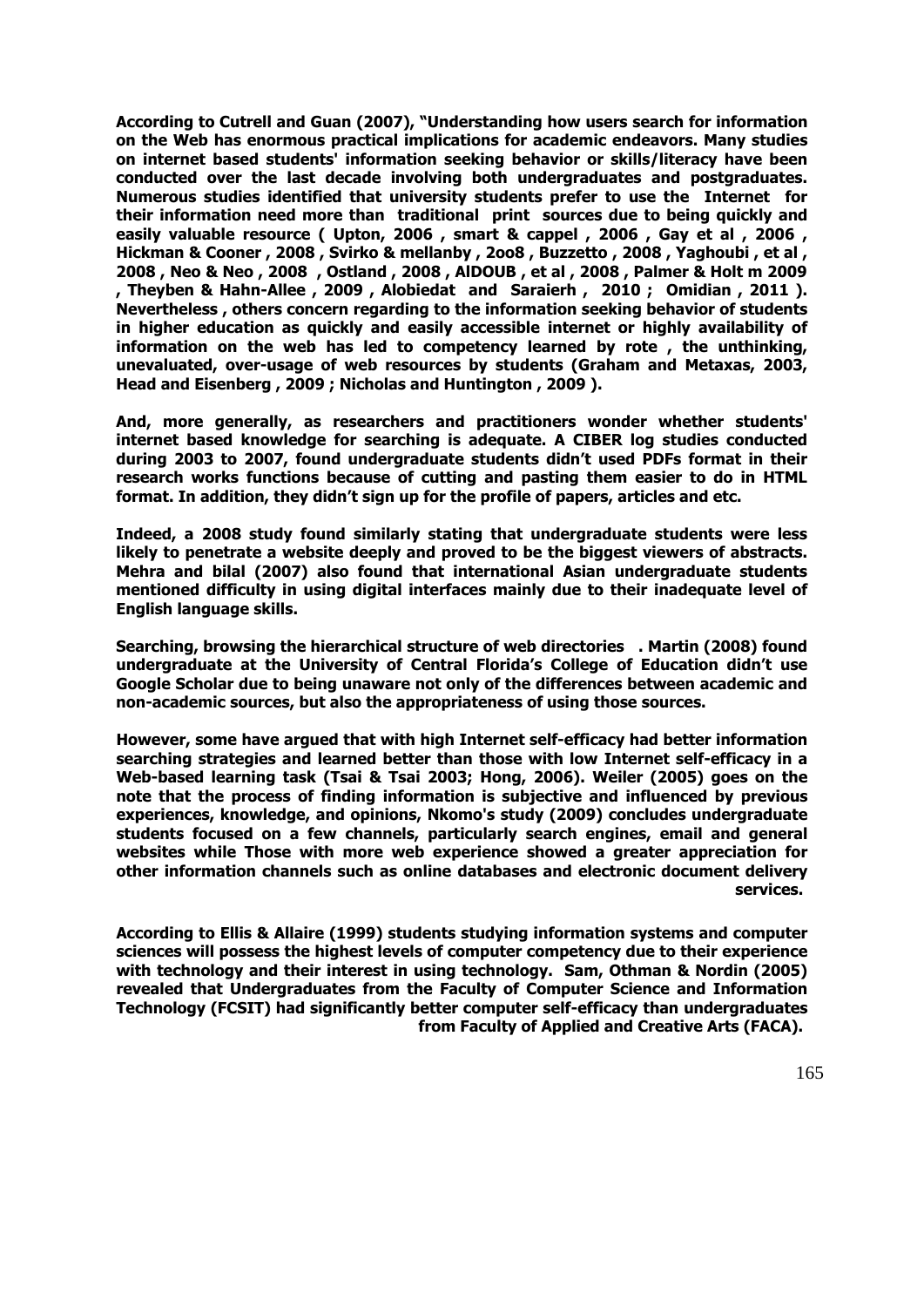**A 2010 study Pradeepkumar & Panchanatham) found that the Arts and Science College students didn't concentrate more in using e-journals and e-books when comparing to the Engineering College students.** 

**The higher ratio of e-mail users belonged Engineering students comparing to Arts and Science college stOmidian's (2010) research identified a lowering of overall computer self-efficacy and high computer anxiety for those students from faculty Arts and education than students who belonged to science faculty. In a study of Information literacy of incoming undergraduate Arts students, King (2007) noted that students didn't know names of different search engines and Boolean operators.**

**They also didn't not use e-mail and the WWW as an information resource. Given the potential importance of disciplinary differences, it is essential that researchers fully understand the different patterns of undergraduate students' information seeking behavior relating to internet use.** 

**It would be most beneficial to compare information seeking behavior of students considered to be of the Arts education departments and students that belonged to science and engineering faculties in order to isolate and compare differences between these groups.**

**Although Numerous legally approved universities in Iran offer various courses associated with Arts and science at undergraduate level, no comparative study conducted on the information needs and information-seeking behavior of arts, humanities, Education , science and engineering students.** 

**Accordingly, this paper aims to compare Information-Seeking Behavior on Internet between Arts and science undergraduate students in one of major universities in Iran. METHOD**

#### **Designing the Instrument**

**A scale with 43 questions in 5-point Likert format was developed by investigators. The reliability of the scale was calculated through internal consistency method. Cronbach's alpha reliability Score was, 0.79 which is considered very well (Hair et al. 1998) .** 

#### **Sample design**

**250 Arts and science undergraduate students at Islamic Azad University of dezful were selected using stratified sampling technique. The average of ages for arts and science students were 24.11 and 23.34 respectively. Approximately 43 % of respondents were male and 57 % were female.** 

#### **Results**

#### **Research Question: 1**

**Is there any significant difference between the arts and science students ' familiarity concerning the use of e-mail?**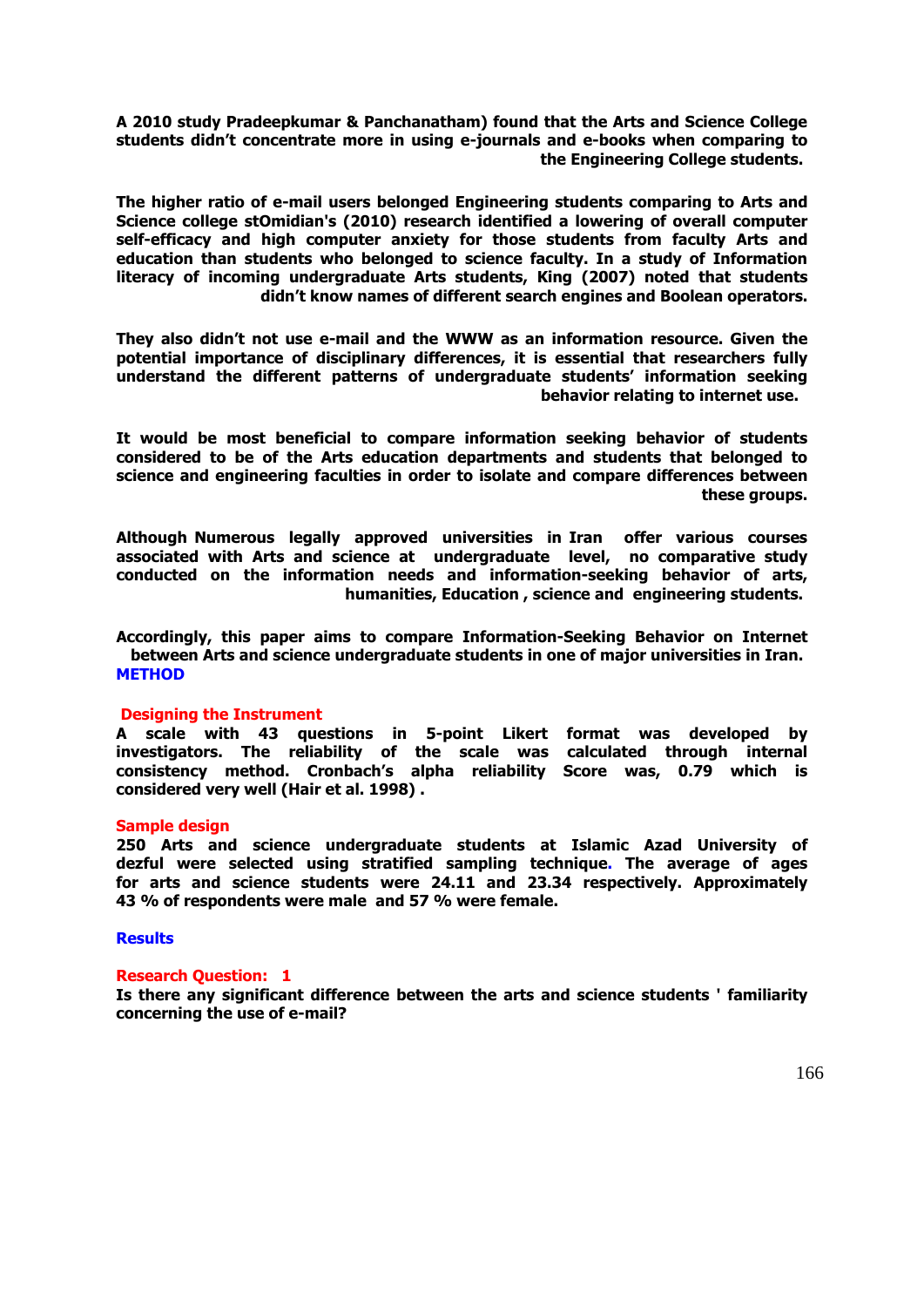| The percentages of levels of Arts and Science students'<br>familiarity about the use of e-mail |  |             |               |                           |  |  |  |  |
|------------------------------------------------------------------------------------------------|--|-------------|---------------|---------------------------|--|--|--|--|
| <b>Science</b>                                                                                 |  | <b>Arts</b> | <b>Groups</b> |                           |  |  |  |  |
|                                                                                                |  |             |               | statistical<br>indicators |  |  |  |  |

 **1.6 3 4 12.3 8 Very Low 2.3 4 4 12.3 8 Low 22.2 41 1 33.8 22 Somewhat 46.5 86 2 24.6 16 High 27.6 51 3 16.9 11 Very much 185 100 65 Total**

 **Options**

**Rank Percent Frequency Rank Percent Frequency**

| Table: 1                                                |
|---------------------------------------------------------|
| The percentages of levels of Arts and Science students' |
| familiarity about the use of e-mail                     |

| Table: 1 revealed that 24.6 percent of Arts students were familiarity with using |  |
|----------------------------------------------------------------------------------|--|
| email, while 46.5 percent of science students indicated that they were familiar  |  |
| with how to use email. The difference was found to be significant at 0. 001      |  |
| level of significance when the Chi-square value was computed as 33.24            |  |
| percent. It was therefore found that science students were significantly more    |  |
| familiar with using email as compared to arts students.                          |  |

## **Research Question: 2**

**Is there any difference between the arts and science students 'ability to create blog?** 

|              | <b>Science</b> |                  |                         | <b>Arts</b> | <b>Groups</b>    |                                             |
|--------------|----------------|------------------|-------------------------|-------------|------------------|---------------------------------------------|
| <b>Rank</b>  | <b>Percent</b> | <b>Frequency</b> | Rank                    | percent     | <b>Frequency</b> | statistical<br>indicators<br><b>Options</b> |
| $\mathbf{2}$ | 61.8           | 114              | 1                       | 50.8        | 33               | <b>Yes</b>                                  |
|              | 38.2           | 71               | $\overline{\mathbf{2}}$ | 49.2        | 32               | <b>No</b>                                   |
|              | 100            | 185              |                         | 100         | 65               | <b>Total</b>                                |

**Table 2: The comparison of Arts and Science students' ability to create blog**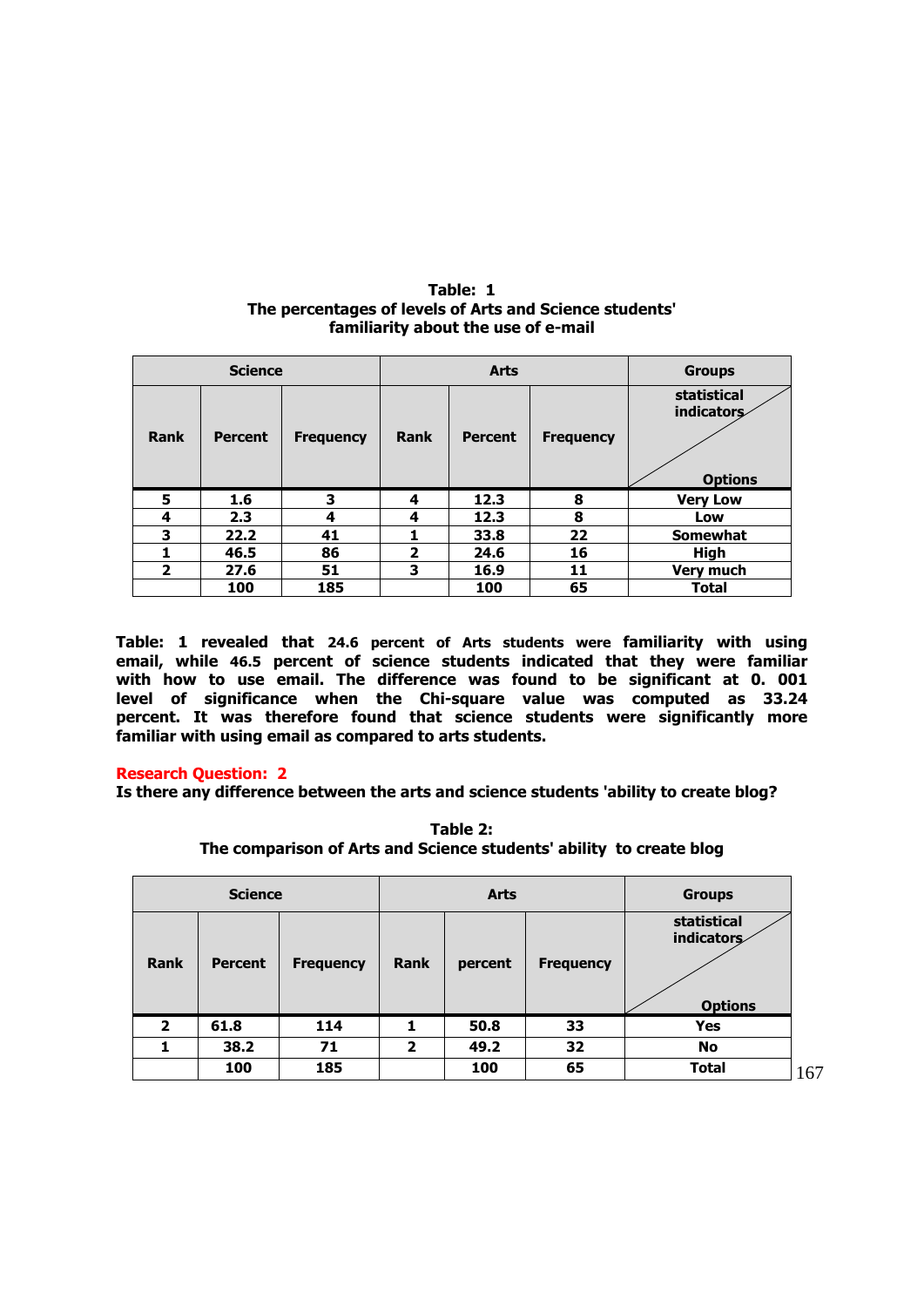**As Table 2 shows, about 61.8 percent science students and 50.8 percent Arts students had the ability to set up a weblog. Chi-square test results (χ2 =3.04, p= 0.081) indicated that there was no significant difference between two groups.**

## **Research Question: 3**

**Is there any significant difference between the arts and science students 'familiarity with internet addresses?** 

**Science Arts Groups Rank Percent Frequency Rank Percent Frequency Satistical indicators Options 3 43.8 81 3 35.4 23 Com 6 26.5 49 4 21.5 14 Co 2 44.3 82 1 58.5 38 Edu 5 28.6 53 5 20 13 Gv 1 55.7 103 2 41.5 27 Org 4 31.9 59 5 20 13 Net 7 19.5 36 4 21.5 14 Mil**

**Table: 3 The comparison of Arts and Science students' knowledge about internet addresses**

**As shown in table 3, URL and edu with (58.5 percent), org (41.5 percent), com (35.2 percent), co and mil (21.5), gv and net (20 percent) are the most familiar internet addresses among the arts students. The science students mentioned org (55.7 percent), edu (44.3 percent), com (43.8percent), net (31.9 percent), gv (28.6 percent) as the most familiar internet addresses. Results of chi-square test (χ2= 12.37, p= 0.089) was not found to be significant even at the 0.05 level of confidence. This suggests that there is no significant difference between the arts and science students concerning their familiarity with internet addresses.** 

## **Research Question: 4**

**Is there any difference between the arts and science students' success of data retrieval?** 

**Table: 4 The comparison of success of data retrieval between Arts and Science students**

|                | <b>Science</b> |                  |                         | <b>Arts</b>    | <b>Groups</b>    |                                                           |
|----------------|----------------|------------------|-------------------------|----------------|------------------|-----------------------------------------------------------|
| <b>Rank</b>    | <b>Percent</b> | <b>Frequency</b> | <b>Rank</b>             | <b>Percent</b> | <b>Frequency</b> | <b>Statistical</b><br><b>indicators</b><br><b>Options</b> |
| 6              | 0.5            |                  | 4                       | 4.6            | 3                | <b>Unsuccessful Strongly</b>                              |
| 4              | 4.3            | 8                | 3                       | 6.2            | 4                | <b>Unsuccessful</b>                                       |
|                | 49.7           | 92               |                         | 53.8           | 35               | relatively Successful                                     |
| $\overline{2}$ | 35.7           | 66               | $\overline{\mathbf{2}}$ | 32.3           | 21               | <b>Successful</b>                                         |
| 5              | 3.2            | 6                | 0                       | 0              | 0                | <b>Strongly successful</b>                                |
| 3              | 6.5            | 12               | 5                       | 3.1            | 2                | <b>Undecided</b>                                          |
|                | 100            | 185              |                         | 100            | 65               | <b>Total</b>                                              |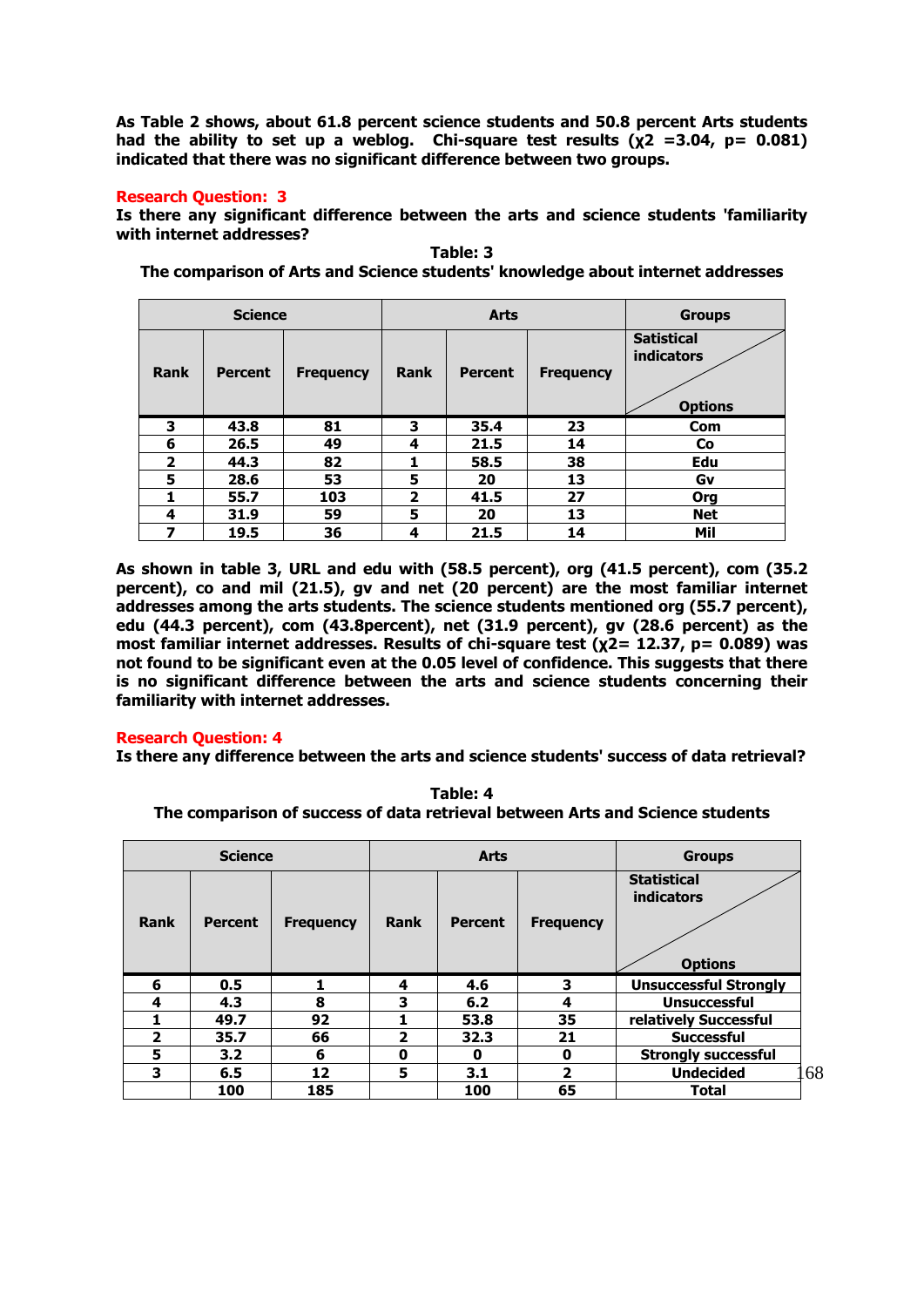**As Table 4 displays, although 10.8 percent of Arts students were very unsuccessful in data retrieval, 53. 8 and 32. 3 percent of them assessed themselves relatively Successful and successful respectively.**

**Similarly, in the science faculty, 4.8 percent of the respondents failed in data recovering, while 49. 7 and 35.7 percent of them were relatively Successful and successful respectively.** 

**Results of chi-square test (χ2 =8. 75, p= 0.11 9) also was not found significantly different between the two faculties with regard to data retrieval.** 

## **Research Question: 5**

**Is there any significant difference between the arts and science students ' preference towards search engines?** 

|                | <b>Science</b> |                  |                         | <b>Arts</b> | <b>Groups</b> |                                                    |
|----------------|----------------|------------------|-------------------------|-------------|---------------|----------------------------------------------------|
| <b>Rank</b>    | <b>Percent</b> | <b>Frequency</b> | <b>Rank</b>             | percent     | frequency     | statistical<br><b>indicators</b><br><b>Options</b> |
| $\mathbf{1}$   | 88.6           | 164              | $\overline{\mathbf{2}}$ | 70.8        | 46            | Google                                             |
| $\overline{2}$ | 60             | 111              | $\mathbf{1}$            | 72.3        | 74            | Yahoo                                              |
| 3              | 3.2            | 6                | 4                       | 4.6         | 3             | <b>Altavista</b>                                   |
| 3              | 7.6            | 14               | 4                       | 4.6         | 3             | <b>MSN</b>                                         |

**Table: 5 The comparison of search services used between Arts and science students**

**As shown in Table 5, All respondents use search engines , especially Google (88.6 percent arts students, 70.8 percent science students ) followed by Yahoo(72.3 percent arts students, 60 percent science students ), Alta Vista ( 4.6 percent arts students , 3.2 percent science students and MSN (4.6 percent arts students, 7.6 percent science students**. **Significant difference (χ2 =15. 32, p= 0.009) was also found between arts and science students ' familiarity with using Internet search engines.**

**The findings showed that the science students value Google over other search engine as compared to arts students. In contrast, students belonging to arts faculty preferred to utilize Yahoo.**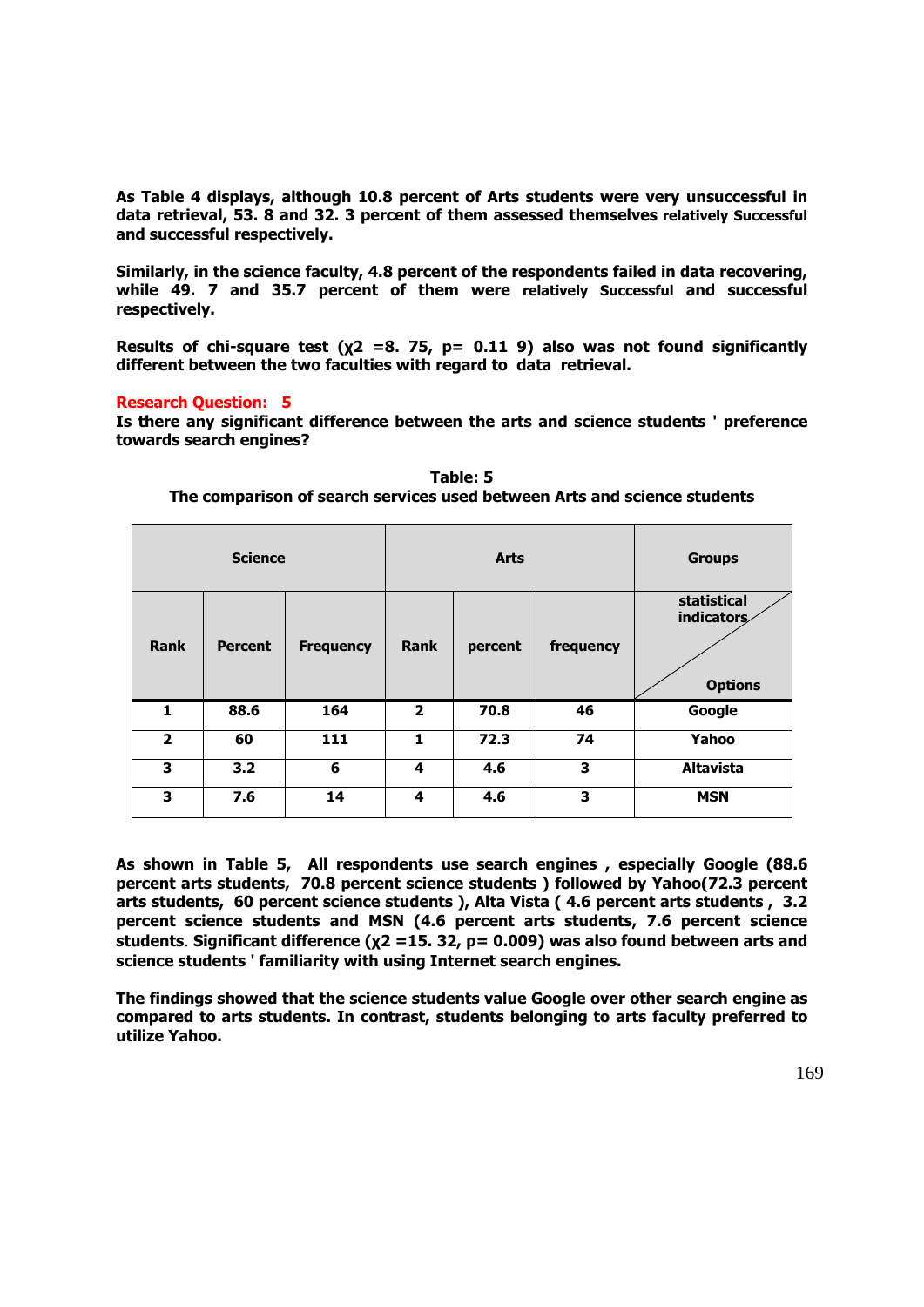## **Research Question: 6**

**Is there any significant difference between arts and science students ' strategies of using Internet search engines?** 

|              | <b>Science</b> |                  |                | <b>Arts</b>    | <b>Groups</b> |                                                  |
|--------------|----------------|------------------|----------------|----------------|---------------|--------------------------------------------------|
| <b>Rank</b>  | <b>Percent</b> | <b>Frequency</b> | Rank           | <b>Percent</b> | frequency     | statistical indicators<br><b>Options</b>         |
| 1            | 36.8           | 68               | $\overline{2}$ | 24.6           | 16            | Simple search words<br>Writing                   |
| 3            | 23.2           | 43               | 4              | 18.5           | 12            | The use of long<br>sentences                     |
| 4            | 7.6            | 14               | 5              | 7.7            | 5             | Attention to large and<br>small letters of words |
| $\mathbf{2}$ | 27.6           | 51               | 1.             | 29.2           | 19            | Use of long words                                |
| 5            | 4.9            | 9                | 3              | 20             | 13            | <b>Undecided</b>                                 |
|              | 100            | 185              |                | 100            | 65            | Total                                            |

**Table: 6 The comparison of usage of search engine strategies between arts and science students**

**As shown in Table 6, the main strategies of using Internet search engines by Arts Students were using long words (29.2 percent) followed by writing simple search word (24.6 percent), long sentences (18.5 percent) and large and small letters of words (7.7 percent). On the other hand, science students mainly seek information through search engines by the methods of writing simple search words (36. 8 percent) followed by using long words (27.6 percent), the use of long sentences (23.2 percent) and writing small and large letters of words (7.6 percent). The difference was found to be significant even at 0.01 level of significance when the Chi-square value (χ2=15.18, p=0.004) was computed. The results revealed that there was significant difference in the method of simply searching through search engines with science students avoiding it more than their counterparts from Arts faculty.** 

## **Research Question: 7**

**Is there any difference between the arts and science students concerning how to be familiarity with Internet ? Table: 7**

> **The comparison of methods of familiarity with internet between arts and science students**

|                | <b>Science</b> |                  |             | <b>Arts</b> | <b>Groups</b> |                                             |
|----------------|----------------|------------------|-------------|-------------|---------------|---------------------------------------------|
| <b>Rank</b>    | percent        | <b>Frequency</b> | <b>Rank</b> | percent     | frequency     | statistical<br>indicators<br><b>Options</b> |
| 1              | 54.1           | 100              |             | 49.2        | 32            | <b>Colleagues and</b><br>friend             |
| $\overline{2}$ | 46.5           | 86               | 4           | 32.3        | 21            | <b>Study books</b>                          |
| 4              | 25.4           | 47               | 2           | 36.9        | 24            | <b>Formal training</b>                      |
| 3              | 43.8           | 81               | 3           | 35.4        | 23            | <b>Trail and error</b>                      |

170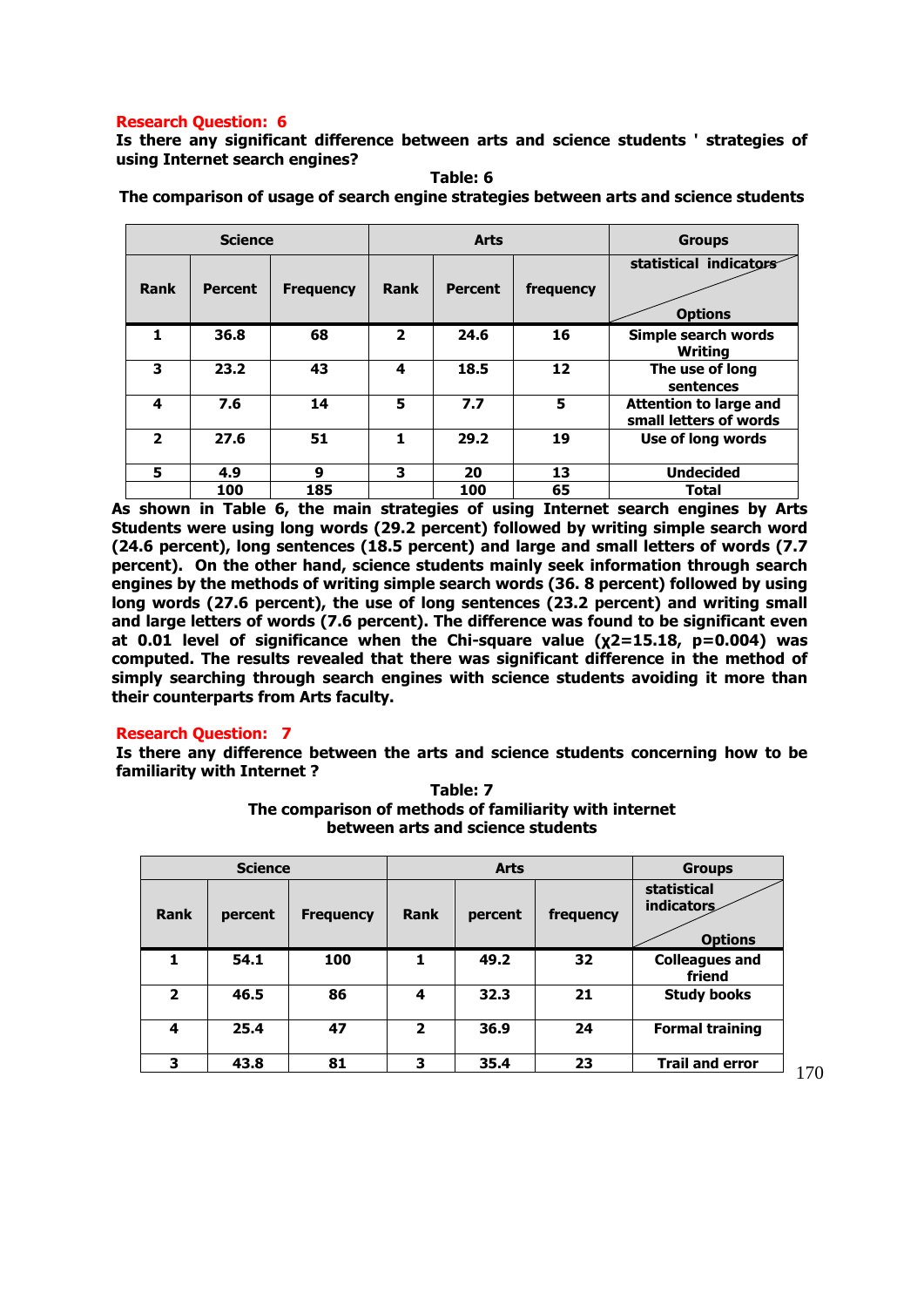**Table: 7 indicates 49.2 % arts student's ranked colleagues and friends first as the most method of familiarity with internet. Formal training was the second as revealed by 36.2 of the respondents, followed by trial and error method which is ranked as third by 35.4 percent and finally study books (32/3 percent) was in the last rank.** 

**Similarly, 54.1 percent of science students considered colleagues and friends the best way to be familiar with internet. However, 46.5 percent science students recognized internet through Study books, followed by trial and error (35.4 percent) and formal education (36.2 percent).**

**The difference between two faculties concerning methods of familiarity with internet was found not to be significant even at 0.05 level of significance when the Chi-square value (χ2 =8.50, p= 0.075) was computed.** 

## **Research Question: 8**

**Is there any significant difference between arts and science students in terms of how to find internet resources?**

|             | <b>Science</b> |                  |                         | <b>Arts</b>    | <b>Groups</b>           |                                             |
|-------------|----------------|------------------|-------------------------|----------------|-------------------------|---------------------------------------------|
| <b>Rank</b> | <b>Percent</b> | <b>Frequency</b> | <b>Rank</b>             | <b>Percent</b> | <b>Frequency</b>        | statistical<br>indicators<br><b>Options</b> |
| 6           | 13             | 24               | 3                       | 12.3           | 8                       | printed sources                             |
| 3           | 21.6           | 40               | $\overline{\mathbf{2}}$ | 23.1           | 15                      | <b>Electronic</b><br><b>Reference</b>       |
| 8           | 5.9            | 11               | 3                       | 12.3           | 8                       | <b>Internet address</b><br>(URL)            |
| 1           | 48.1           | 89               | 1                       | 26.2           | 17                      | <b>Search engine</b>                        |
| 5           | 15.1           | 28               | 4                       | 7.7            | 5                       | <b>Email</b>                                |
| 4           | 21.1           | 39               | 3                       | 12.3           | 8                       | <b>Magazines</b>                            |
| 7           | 8.1            | 15               | 5                       | 3.1            | $\overline{\mathbf{2}}$ | <b>Seminars</b>                             |

**Table: 8 The comparison of methods of finding internet resources between Arts and science students**

**Table 8 illustrates that students from both faculties strongly found Internet resources (48.1 percent science students, 26.2 percent Arts students) through the search meta engines followed by electronic sources (23.1 percent Arts students, 21.6 percent science students) .** 

**Not so with seminars, email and magazine: only 3.1%, 7.7% and 12.3 % of arts students found internet resources. However, science students employed seminars (8.1%), email(15.1%) and magazine(21.1%) to come across internet resources . It was found no significant different between the two groups when computed Chi-square value (χ2 =39.7, p=0.193) was obtained.**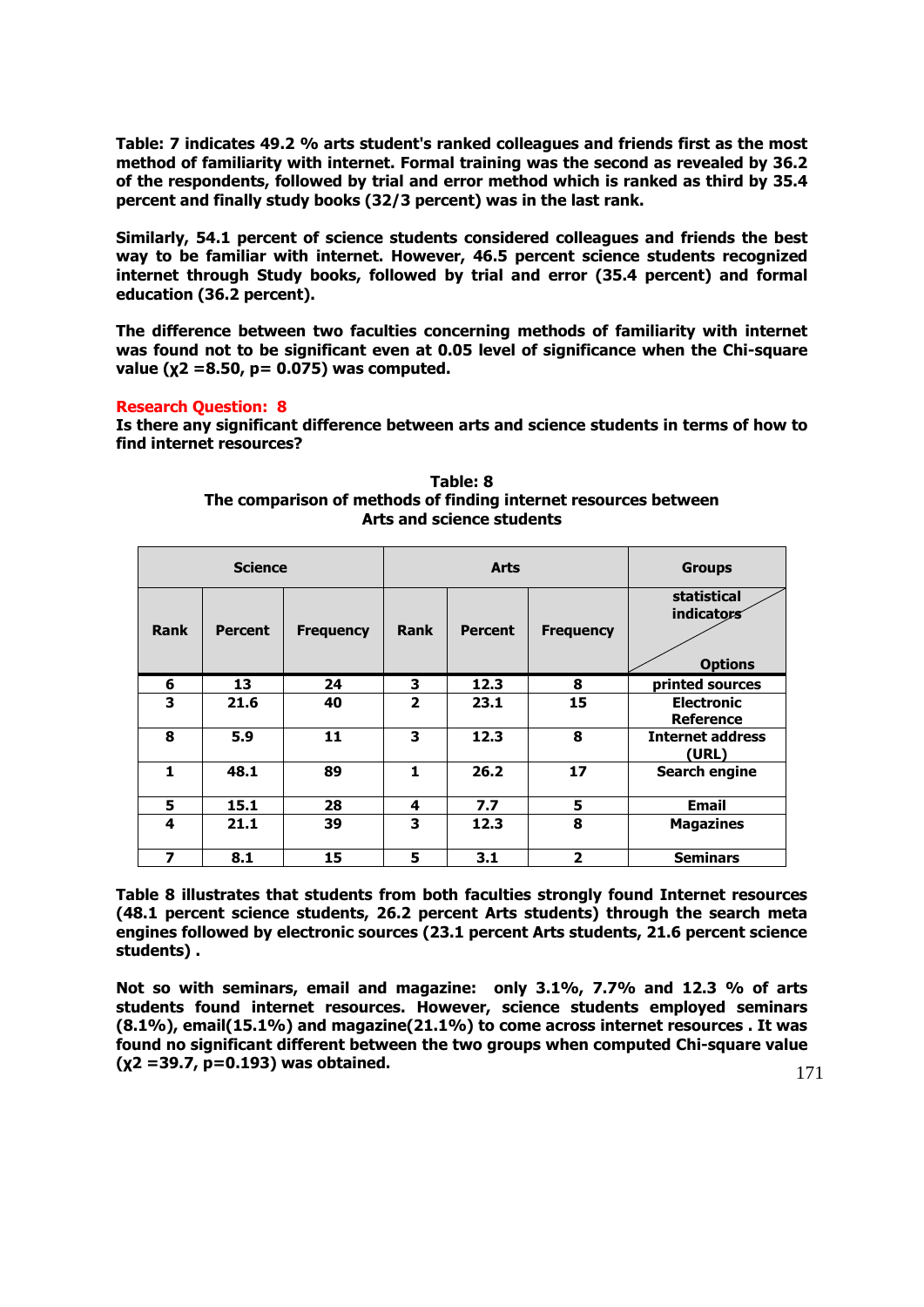#### **CONCLUSION**

**The purpose of this study was the comparison of Information-Seeking Behaviour with using Internet between Arts and science undergraduate students. Results indicated that science students had a higher proficiency of using the strategies of internet searchengines than students who belonged to arts faculty.** 

**Similarly, they were familiar with using email more than those students from faculty science. This study's findings support the conclusions by (Ellis & Allaire 1999; Sam, Othman & Nordin , 2005; King, 2007; Pradeepkumar &Padeepkumar & 2010, Nkomo, 2009; Omidian, 2010) who found science , engineering and computer students had highest levels of computer competency due to their experience with technology and their interest in using technology . On the other hand , no significant difference was found between the two groups concerning the ability of setup a weblog, familiarity with internet addresses and the success in data retrieving and familiarity with internet resources . However , majority of undergraduate students didn't possess necessary skills and knowledge to use the internet resources effectively . Morever, the findings indicated that Google and yahoo were the best known and most widely used search engines among the students . It might be due to easy and convenient access to the Google and Yahoo . Overall , this study suggests the need for improvements in internetrelated curricula used for undergraduate students . A need assessment should also be conducted in order to determine required revising the curriculum related to internet for faculty Arts.** 



#### **BIODATA and CONTACT ADDRESSESS of AUTHOR**

**Dr Faranak OMIDIAN is an Assistant Professor at Education, Department of Educational Sciences, Education Faculty, Islamic Azad University . She obtained her Ph.D degree from Panjab University, Chandigarh, the Department of Educational Sciences, in 2010. Her main research interests are e-learning, computer anxiety, Computer self efficacy and educational management.** 

 **Phone: +98-9166461597 Email: [f.omidian@gmail.com](mailto:f.omidian@gmail.com)** 



**A.M Masoomeh Seifi Maleki Graduate student of Education planning, Islamic Azad University Dezful Branch In Iran. Phone: +98-9366440665 Email: [seyfimaleki@gmail.com](mailto:seyfimaleki@gmail.com)**

#### **REFERENCES**

172 **Al- doub, E., Goodwin, R., & Al – Hunaiyyan, A. (2008). Students ' attitudes toward Elearning in Kuwait's higher education institutions. Retrieved from http://www.apsce.net/icce2008/papers/ICCE2008-paper202.pdf Alobiedat , A , Saraierh , R (2010) The Student's Attitude toward Use Platform as Learning Resources at University of Granada . Review of European Studies . Vol. 2, No. 2; December 2010 . [www.ccsenet.org/res](http://www.ccsenet.org/res)**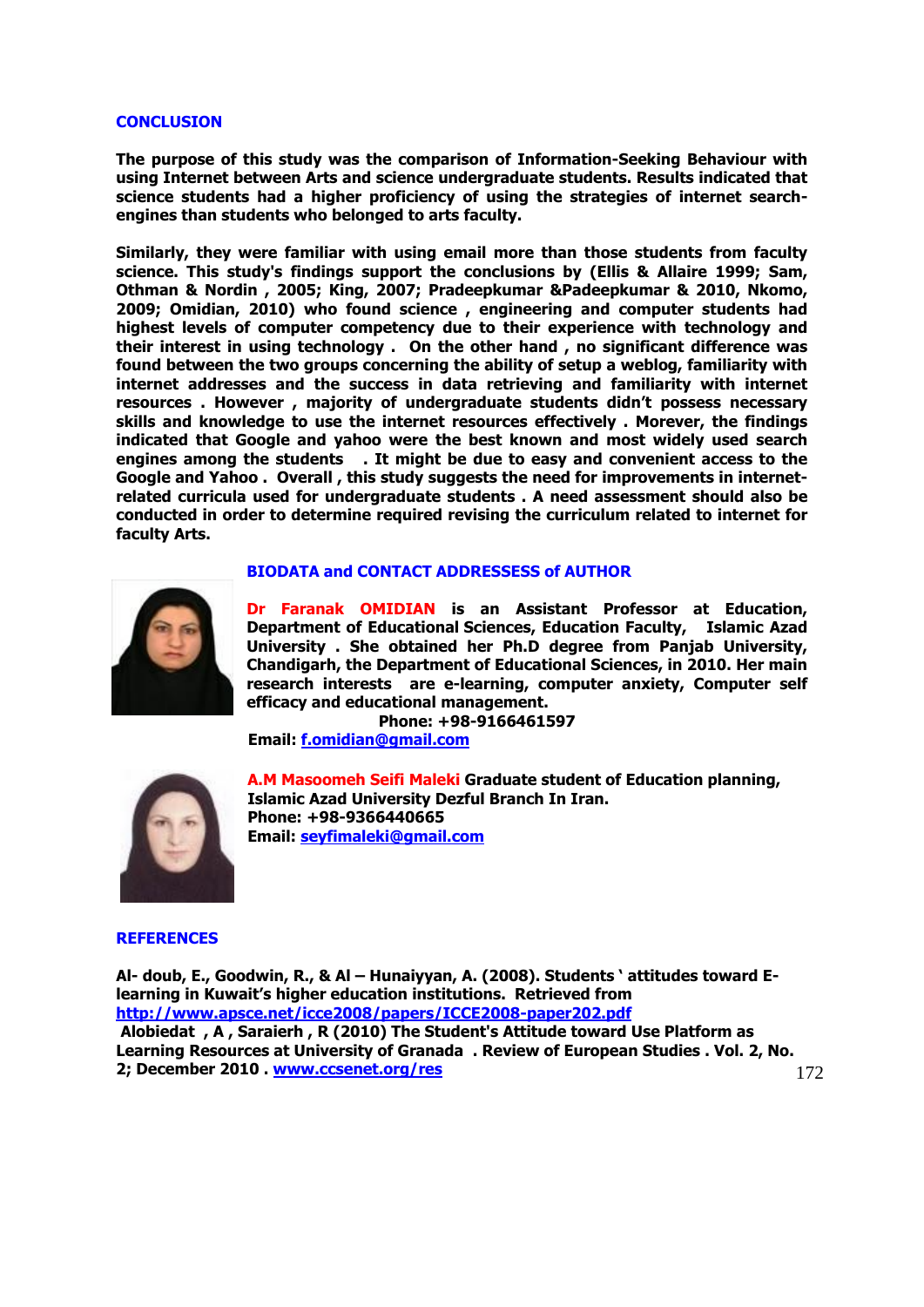**Buzzetto–More, N. A. (2008). Student Perceptions of E-learning Components Interdisciplinary. Journal of E- learning and Learning Objects. Volume 4,2008 Retrieved from<http://www.ijello.org/Volume4/IJELLOv4p113-135Buzzetto413.pdf>**

**CIBER (2007), Information Behaviour of the Researcher of the Future ("Google Generation" Project), CIBER, University College London, available at: [www.ucl.ac.uk/slais/research/ciber/downloads/](../AppData/Local/Microsoft/Windows/Temporary%20Internet%20Files/Content.IE5/QK8HR9I3/INFORMATION-SEEKING%20BEHAVIOUR%20ON%20INTERNET:) (accessed 17 March 2008).** 

**Cutrell, E. & Guan, Z. (2007). What are you looking for? An eye-tracking study of information usage in Web search. Available at: http.research.microsoft.com**

**Ellis, E,. Allaire , A. (1999) Modeling computer interest in older adults: The role of age, education, computer knowledge, and computer anxiety. Human Factors. 1999; 41: 345–355.** 

**Gay, G., Mahon, S., Devonish, D., Alleyne, P., & Alleyne, P. (2006). Perceptions of information and communication technology among undergraduate management students in Barbados. International Journal of Education and Development Using Information and Communication Technology (IJEDICT), 2006, Vol, 2, Issue 4, p. 6-17.**

**Ge , X. (2010). Information-Seeking Behavior in the Digital Age: A Multi-disciplinary Study of Academic Researchers . College &Research Libraries .71 (5)** 

**Graham, L. and Metaxas, P.T. (2003), "Of course it's true; I saw it on the internet: critical thinking in the internet era", Communication of the ACM, Vol. 46 No. 5, pp. 71-5.**

**Hair, F., J R. Anderson, R .E., Tatham , R .L. & Black , W.C. (1998). Multivariate Data Analysis with Readings . 5th Edition, Prentice Hall, Englewood Cliffs, NJ.**

**Head, A. J. & Eisenberg, M. B. (2009, December 1). Lessons learned: How college students seek information in the digital age. Retrieved December 17, 2009 from Project Information Literacy: [http://projectinfolit.org](http://projectinfolit.org/)**

**Hong, T. (2006). The Internet and tobacco cessation: The roles of Internet self-efficacy and search task on the information-seeking process. Journal of Computer-Mediated Communication, 11(2), article 8. http://jcmc. [indiana.edu/vol11/issue2/hong.html](http://jcmc.indiana.edu/vol11/issue2/hong.html)**

**Jansen, B.J. & Pooch, U. (2001). A review of web information searching studies and a framework for future research. Journal of the American Society for Information Science and Technology, 52 (3), 235-246. Available at: http://ist.psu.edu/faculty\_pages/jjansen/academic/pubs/wus.pdf (Accessed 14/0/09)**

**King, L. (2007). Information literacy of incoming undergraduate Arts students at the University of the Western Cape: assessment of competencies and proficiencies is thesis submitted in partial fulfillment of the requirements for the degree of Philosophize Doctor in the Department of Library and Information Science, University of the Western Cape.**

**Martin, J. (2008). The Information Seeking Behavior of Undergraduate Education Majors: Dose library instruction play a role . Evidence Based Library and Information Practice 2008, 3:4**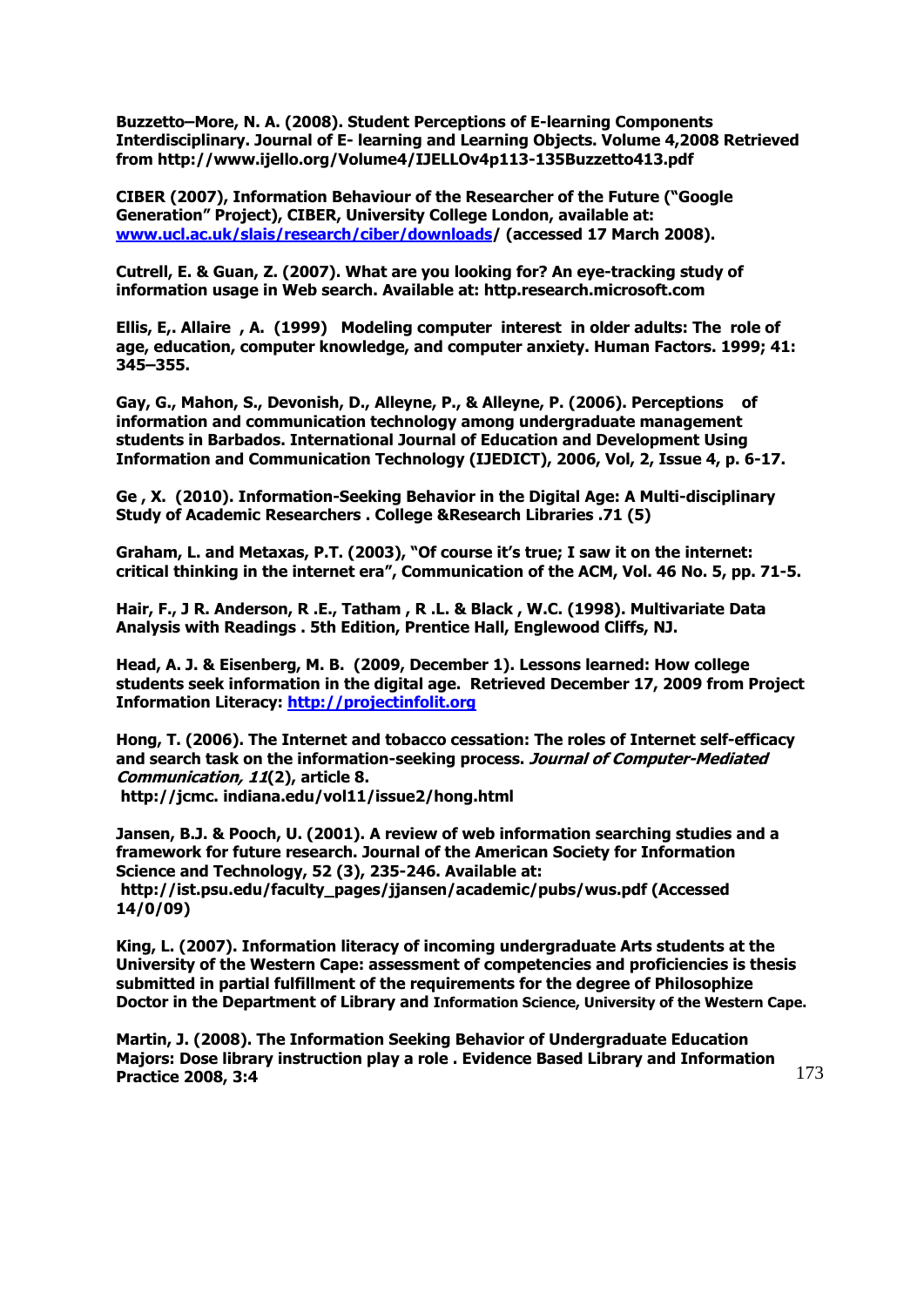**Mehra, B. & Bilal, D. (2007) International Students' Perceptions of their Information Seeking Strategies. 35th Annual Conference of the Canadian Association for Information Science/L'Association canadienne des sciences de l'information (CAIS/ACSI): Information Sharing in a Fragmented World: Crossing Boundaries.**

**Nicholas, D. & Huntington, P. (2009). Student digital information-seeking behavior in context. Journal of Documentation Vol. 65 No. 1, 2009 pp. 106-132 [www.emeraldinsight.com/0022-0418.htm](http://www.emeraldinsight.com/0022-0418.htm)**

**Nkomo, N. (2009). A comparative analysis of the web information seeking behavior of students and staff at the University of Zululand and the Durban University of Technology. A dissertation submitted in partial fulfillment of the requirements for the award of a degree of Masters of Arts in Library and Information Science from the Department of Information Studies at the University of Zululand.**

**Omidian , F , (2011) E-LEARNING: Student's Attitude Towards E-Learning In Relation To Computer Self-Efficacy And Anxiety. Germany: LAP LAMBERT Academic Publishing .** 

**Ostlund, B. (2008). Prerequisites for interactive learning in distance education : Perspectives from Swedish students. Australasian Journal of Educational Technology. 2008, 24(1),42-56.**

**Sam, K.H., Othman, A. E. A.& Nordin, Z.S. (2005). Computer self-Efficacy, Computer Anxiety, and Attitudes toward the internet : A study among Undergratudes in Unimas. Educational technology & society, 8(4), 205 –219.**

**Palmer, S. A. & Holt, D. M. (2009). Students' perceptions of the value of the elements of an online learning environment: looking back in moving forward. Interactive Learning Environments.2009, 1-17, First article**. **Retrieved from http**: **www.informaworld.com** 

**Pradeepkumar , E, I. & Prnchatham , N. (2010). A study on impact of rural college students in e-learning IN E-LEARNING (NAGAPATTINAM DISTRICT, TAMILNADU-INDIA).**

**Theyßen, H. & Hahn-Allee, O. (2009).Student's attitudes towards the Hypermedia learning Environment " physics for medical students. European Journal of Open, Distance and E-learning. Retrieved from [http://www.eurodl.org/ ?keyword=e](http://www.eurodl.org/%20?keyword=e-learning&article=239)[learning&article=239](http://www.eurodl.org/%20?keyword=e-learning&article=239)**

**Thompson, A, J. (2007). Information seeking behavior of distance education students. Master's paper submitted to the faculty of the School of Information and Library Science of the University of North Carolina at Chapel Hill in partial fulfillment of the requirements for the degree of Master.**

**Tsai, M, J. & Tsai, C, C. (2003). Information searching strategies in web-based science learning: the role of internet self-efficacy. Innovations in Education and Teaching International [Volume 40,](http://www.tandfonline.com/loi/riie20?open=40#vol_40) [Issue 1,](http://www.tandfonline.com/toc/riie20/40/1) 2003.**